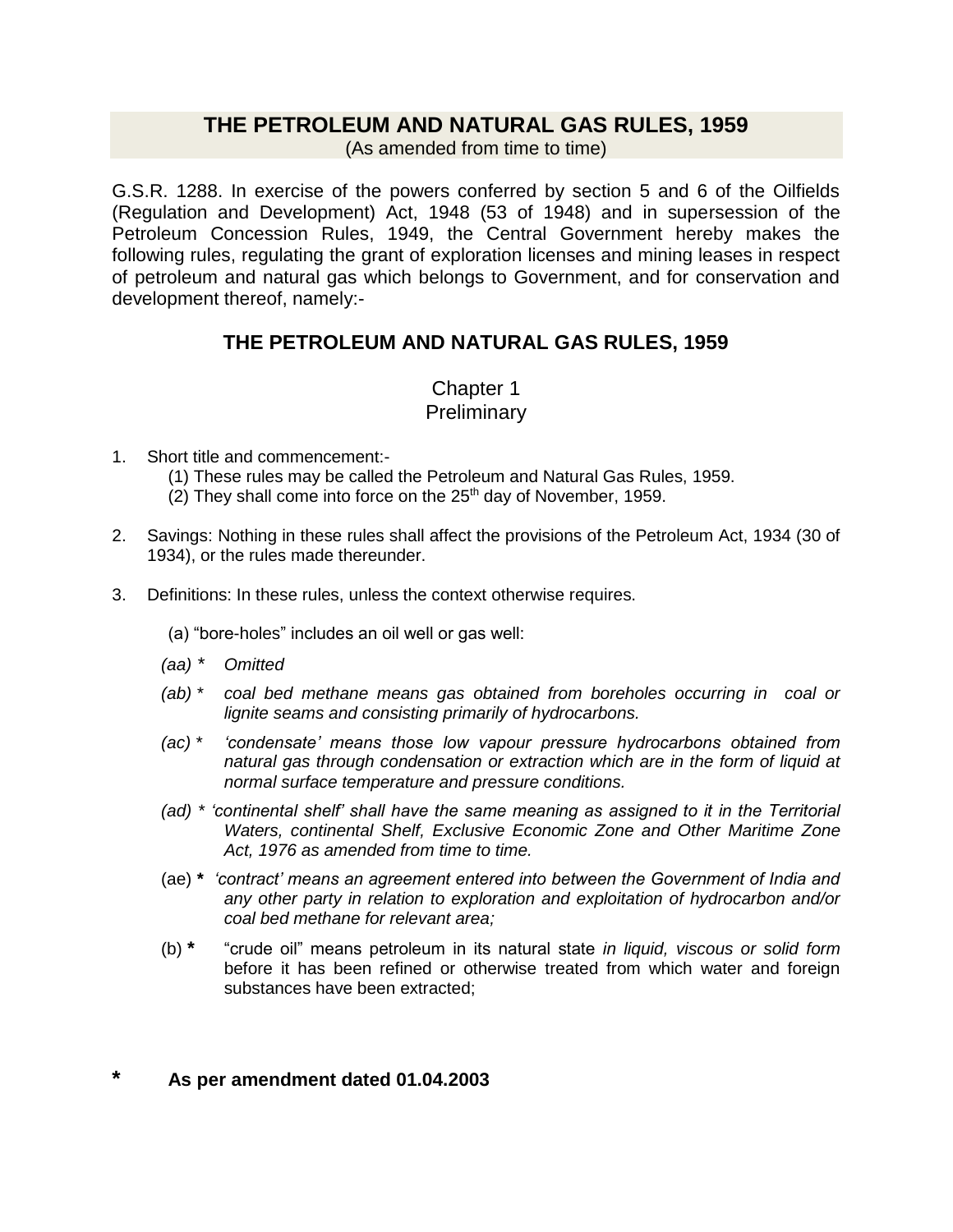- (c) "drilling" or "boring" means perforation of the earth's surface crust by mechanical means (irrespective of whether the hole caused by the perforation is vertical, inclined, or horizontal) and includes all operations for preventing collapse of the sides of such hole or for preventing such hole from being filled with extraneous materials including water;
- *(ca) \* "exclusive economic zone" shall have the same meaning as assigned to it in the Territorial Waters, Continental Shelf, Excusive Economic Zone and Other Maritime Zones Act, 1976 as amendment time to time"*
- (d) "fields" means the general area which is underlaid, or appears to be underlaid, by at least one pool and shall include the underground reservoir or reservoirs containing petroleum or natural gas or both;
- (e) "gas well" means any well the production from which is predominantly natural gas or condensate, or both in quantity;
- *(ea) \*'gas hydrates' means naturally occurring solids composed of water molecules forming a rigid latest of cages each containing molecule of natural gas***"**
- (f) "geological survey" includes the examination of exposed rocks in the field, the collection or the necessary specimens of rocks and other materials, investigation in the laboratory, the preparation of geological maps and geological sections and all other operations essential for the determination of the geological natural, age and structure of rocks in any area;
- (g) "geophysical survey" means the search, by instruments for the presence of suitable underground geological structure and includes the sinking of bore-holes for detonating explosives for the purpose, but not the drilling or deep bore-holes or the sinking of the trial shafts, trenches, or other kinds of large and deep excavations connected with prospecting;
- *(ga)\* 'hydrocarbon' means any organic Compound of hydrogen and carbon"*
- (h) "information drilling" means the drilling of bore-holes for the purpose of procuring scientific information and not with the immediate object of obtaining petroleum;
- *(i) \*'*natural gas' *or 'gas' means gas obtained from boreholes and consisting primarily of hydrocarbon but does not include helium occurring in association with such hydrocarbons"*
- (j) "oil wells" means any well which is capable of producing crude oil and which is not a gas well;
- (k) "petroleum" means naturally occurring hydrocarbons in a free state, whether in the form of natural gas or in a liquid, viscous or solid form, but does not include helium occurring in association with petroleum , or coal, or shale, or any substance which any by extracted from coal, shale or other rock by application of heat or by a chemical process;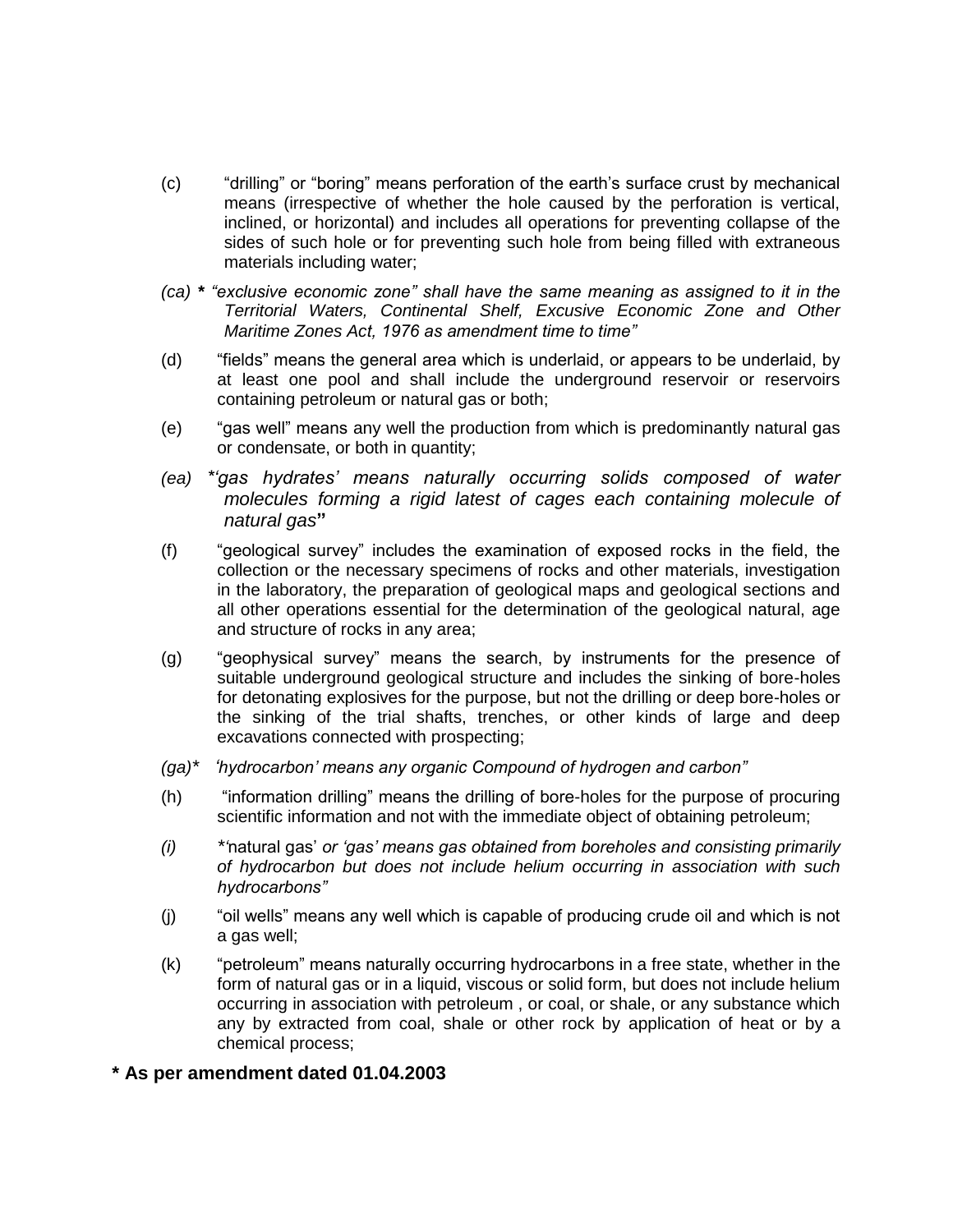- (l) "petroleum deposit" means any accumulation or petroleum on or below the surface of the earth;
- (m) "pool" means an underground reservoir containing a common accumulation or petroleum or natural gas or both and includes each zone of a general structure which is completely separated from any other zone in the structure;
- (n) "petroleum product" means any commodity made from petroleum or natural gas and shall include refined crude oil, processed crude petroleum, residuum from crude petroleum, cracking stock, uncracked fuel oil, treated crude oil residuum, casing head gasoline, natural gas gasoline, naptha, distillate gasoline, kerosene, waste oil, blended gasoline, lubricating oil, blends or mixture of oil with one or more liquid products or by-products derived from oil or gas, and blends or mixtures of two or more liquid products or by-products derived from oil condensate; gas or petroleum hydrocarbons; whether herein enumerated or not;
- (o) "prospect" with its grammatical variations means search for a petroleum deposit;
- (p) "stratum" means a layer of rock more or less similar through out a lithological unit;
- (q) "the Act" means the Oilfields (Regulation & Development) Act, 1948 (53 of 1984); and;
- (qq) \* "territorial waters" shall have the same meaning as assigned to it in the Territorial Waters, Continental Shelf, Exclusive Economic Zone and other Maritime Zone Act, 1976 as amended from time to time"
- (r) "waste" include the following:-
	- (i) The inefficient, excessive, or improper use or dissipation of reservoir energy, and the locating, spacing, drilling, equipping, operating or producing or any oil or gas well in a manner which results or tends to result in reducing the quantity or oil or gas ultimately to be recovered from any pool;
	- (ii) The inefficient storing of petroleum; and the locating, spacing drilling, equipping, operating or producing of any oil or gas well in a manner causing or tending to cause unnecessary or excessive surface loss or destruction or petroleum or natural gas;
	- (iii) Producing petroleum or natural gas in such a manner as to cause unnecessary channeling or water or gas or both, or coming or water;
	- (iv) The submerging with water or any stratum or part there of capable of producing petroleum or natural gas;
	- (v) The creation or unnecessary fire hazards;
	- (vi) The escape into the open air, from a well producing both petroleum and natural gas, of gas in excess of the amount which is necessary for efficient production form the well; and
	- (vii) Permitting gas produced from a gas well to escape into open air.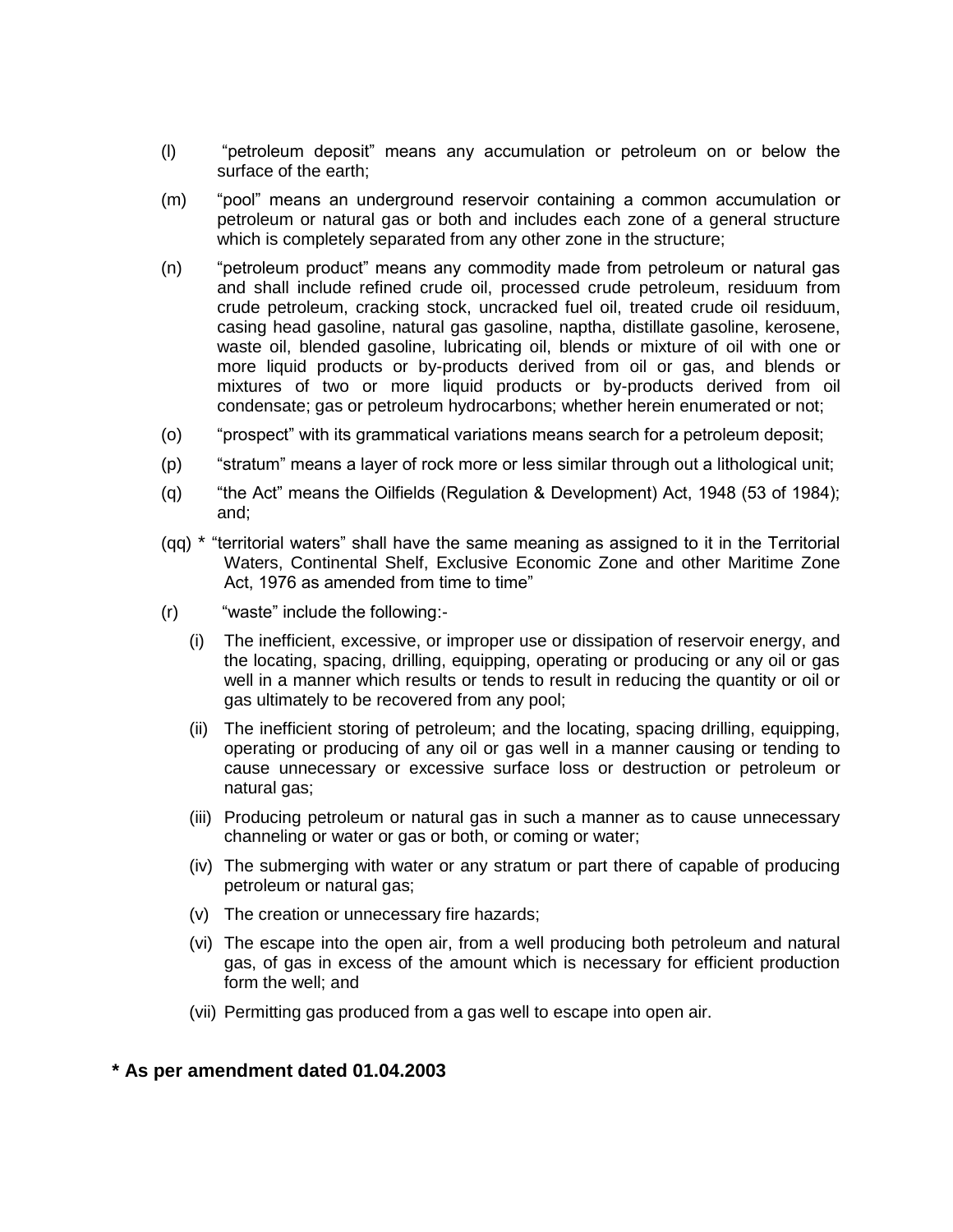## Chapter II General

4. **No prospecting or mining except under a license or a lease** : No person shall prospect for petroleum except in pursuance of a petroleum exploration license (hereinafter referred to as a license) granted under there rules, and no person shall mine petroleum except in pursuance of a petroleum mining lease (hereinafter referred to as a lease) granted under there rules. Every holder of a license and every holder or a lease shall in there rules be referred to as the licensee and the lessee respectively.

#### 5. **Grant of license or lease:**

- (1) A license or lease in respect of
	- (i) any land or mineral underling the ocean within the territorial waters or continental shelf *"or the exclusive economic zone"* **\*** of India vested in the Union, shall be granted by the Central Government; and
	- (ii) any land vested in a State Government, shall be granted by the State Government with the previous approval of the Central Government.
- (2) Every license and lease shall contain such of the terms covenants and conditions prescribed by those rules as are applicable and such additional terms, covenant and conditions as any by provided in the agreement between the Central Government and the licensee or the lessee.

Provided that where the license or the lease has been or is to be granted by the State Government, the Central Government shall consult the State Government before agreeing to such additional terms, covenants and conditions.

- (3) The Central Government, if it deems fit, may from time to time notify in the official Gazette particulars regarding the basis on which the Central Government may be prepared to consider proposal for prospecting or mining operations in any specified areas;
- 6. **Initial license or lease fee :** A fee amounting to (i) Rs. 1,00,000 (Rupees One Lakh)**\*\*** in the case of a license and (ii) Rs. 2,00,000 (Rupees Two Lakh) **\*\*** in the case of a lease shall be paid to the Central Government or the State Government as the case may be, by the licensee or lessee prior to the formal grant of a license or a lease.
- 7. **Right of the licensee and the lessee :** Subject to Act or any rules made there under and subject also to terms of agreement that may be arrived at between the Central Government and the licensee or lessee after consultation with the State Government :-
	- (i) Every licensee shall have the exclusive right to carry out in addition to geological and geophysical surveys, information drilling and test drilling operations for petroleum in the area covered by the license and shall have the exclusive right to a lease over such part of the *area***\*** covered by the license as he may desire;
- *\** **As per amendment dated 01.04.2003**
- *\*\** **As per amendment dated 25th November, 2009**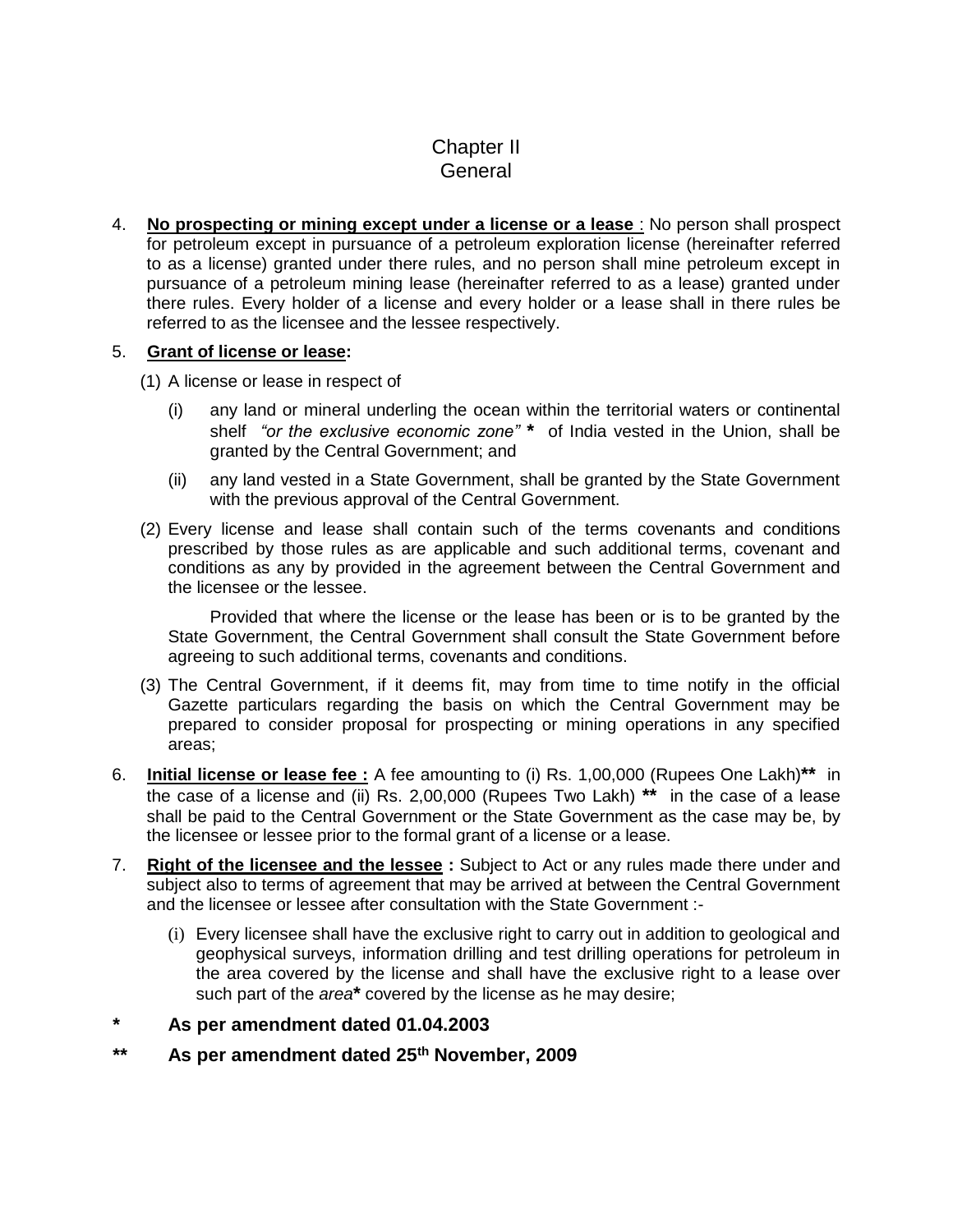(ii) Every lessee shall have the exclusive rights to conduct mining, operations for petroleum and natural gas in and on the land demised by such lease together with the right to construct and maintain in and on such land such works, buildings, *platform***\***, waterways, roads, pipelines dams, reservoirs, tanks, pumping stations, tram ways, railway, telephone lines, electric power lines and other structures and *other facilities***\*** as are necessary for the full enjoyment of the lease or for fulfilling his obligation under the lease.

#### 8. **Deleted**

9. **Date of effect of license and leases :** Every license and every lease shall be effective from the date specified in this behalf in the license or the lease.

## Chapter III PETROLEUM EXPORATION LICENSE AND PETROLEUM MINING LEASE

10. **Area and term of license:** The area covered by a license shall be specified therein and the term of license and shall in the first instance by valid for a period of four year which may be extended for further periods of one year each*till the expiry of the exploration period(s) provided under the agreement if any, or unless otherwise specified by the Central Government in this regard* **+**.

#### 11. **Security deposit, annual license fee and shedding of areas;**

- *1.* The applicant for a license shall before the license in granted to him; deposit with the Central Government or which the license is to be or has been granted by the State Government, the State Government, as security for due observance of the terms, covenants and conditions of the license, a sum of *Rs. 4,00,000 (Rupees Four Lakh)* **\****\*.*
- 2. The license shall pay yearly in advance by way of license fee in respect of his license a sum calculated for each square kilometer or part thereof covered by the license at the following rates:-
	- *(i) Rs. 200 for the first year of the license; \*\**
	- *(ii) Rs. 400 for the second year of the license\*\*;*
	- *(iii)Rs. 2000 for the third year of the license; \*\**
	- *(iv) Rs. 2800 for the fourth year of the license; \*\**
	- *(v) Rs. 4000 for the each subsequent years of renewal; \*\**

*"Provided that any excess amount paid by the licensee in any year as license fee shall be adjusted against the fee for Petroleum Exploration License or Petroleum Mining Lease granted under Rules 4 due for subsequent year of the same area or any other area held by the license." \****\***

- *+ As per amendment dated 01.04.2003 and subsequent amendment dated 16.12.2004*
- *\*\* As per amendment dated 25th November, 2009*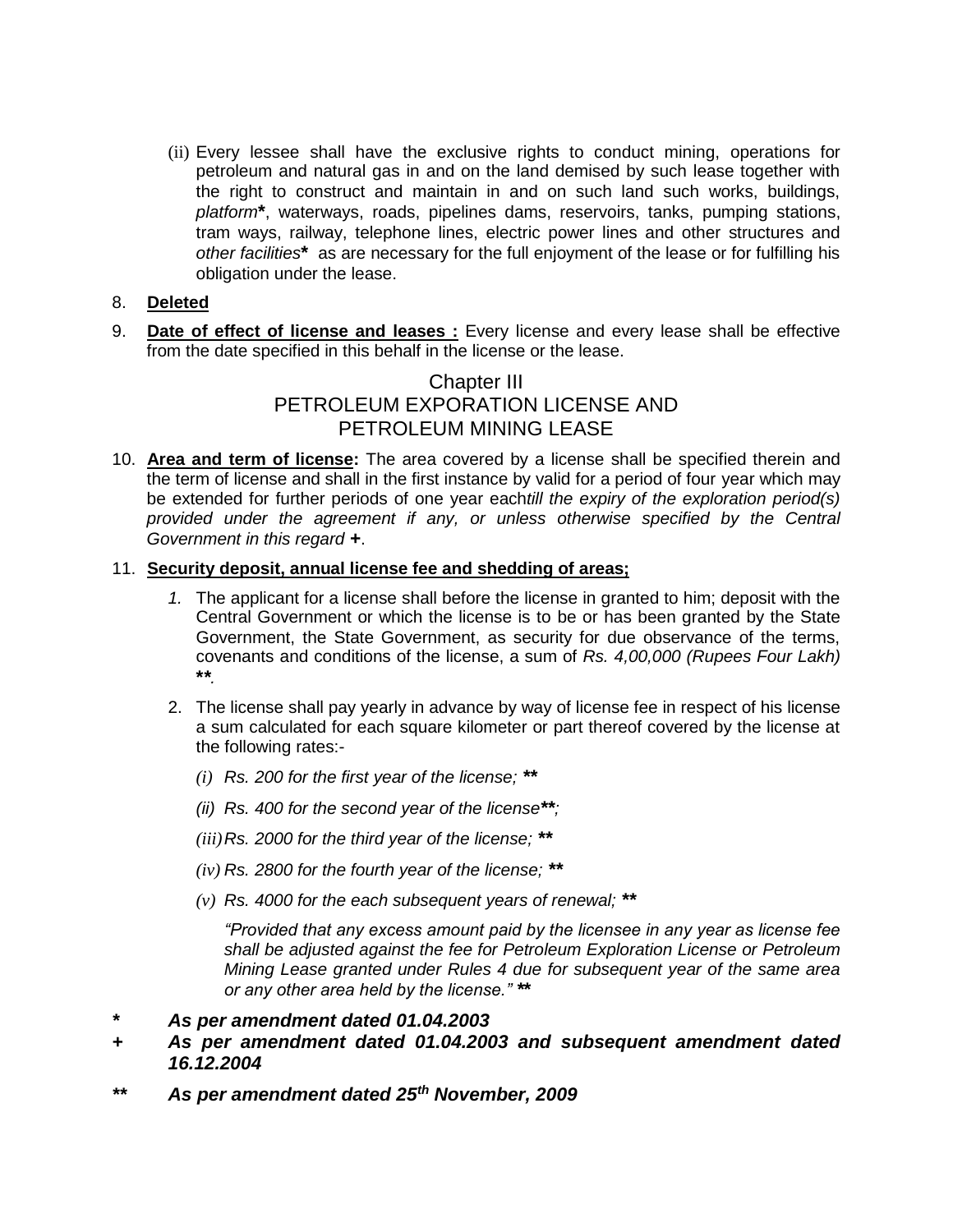- 3. The license shall be at liberty to determine the license or relinquish any part of the area covered by the license on giving not less than two months notice in writing to the Central Government or where the license is to be or has been granted by the State Governments to the State Government and the Central Government.
- 12. **Area and term of a lease:** The area covered by a lease shall ordinarily be 250 sq. km and the term of a lease shall ordinarily be 20 years.

Provided that the Central Government may, if satisfied that it is necessary in public interest so to do, by notification, relax the condition regarding area aforesaid, in relation to any application for lease.

#### 13. **Mining lease fees rent:**

- (1) The applicant for a lease shall, before the lease in granted to him:-
	- (a) deposit with the Central or State Government, as the case may be, as security, a sum of *Rs. 8,00,000 (Rupees eight lakh) \*\*,* for due observance of the terms and conditions of the lease;
	- (b) also deposit with the Central Government or the State Government as the case may be, for meeting the preliminary expenses such sum, not exceeding *Rs. 1,20,000 (Rupees one lakh twenty thousand) \*\** as the Central Government or the State Government, with the approval of the Central Government, may determine;
- (2) On the grant of a lease, the lessee :-
	- (a) Shall pay to the Central Government or the State Government as the case may be, for every year a fixed yearly dead rent at the following rates;

*Rs. 100 (Rupees One hundred) \*\** per hectare or part thereof for the first 100 sq.km. and *Rs. 200 (Rupees Two hundred*)*\*\** per hectare or part thereof for area exceeding the first 100 sq. km. provided that the lessee shall be liable to pay only the dead rent or the royalty, whichever is higher in amount but not both;

#### **"Provided that the lessee shall pay within thirty days dead rent of the grant of Petroleum Mining Lease and yearly dead rent in advance for every subsequent year." \*\***

(b) Shall also pay to the State Government for the surface area of the land actually used by him for the purpose of the operations conducted under the lease, surface rent at such rate, not exceeding the land revenue and cess assessed or assessable on the land, as may be specified by he State Government with the approval of the Central Government.

#### *\*\* As per amendment dated 25th November, 2009*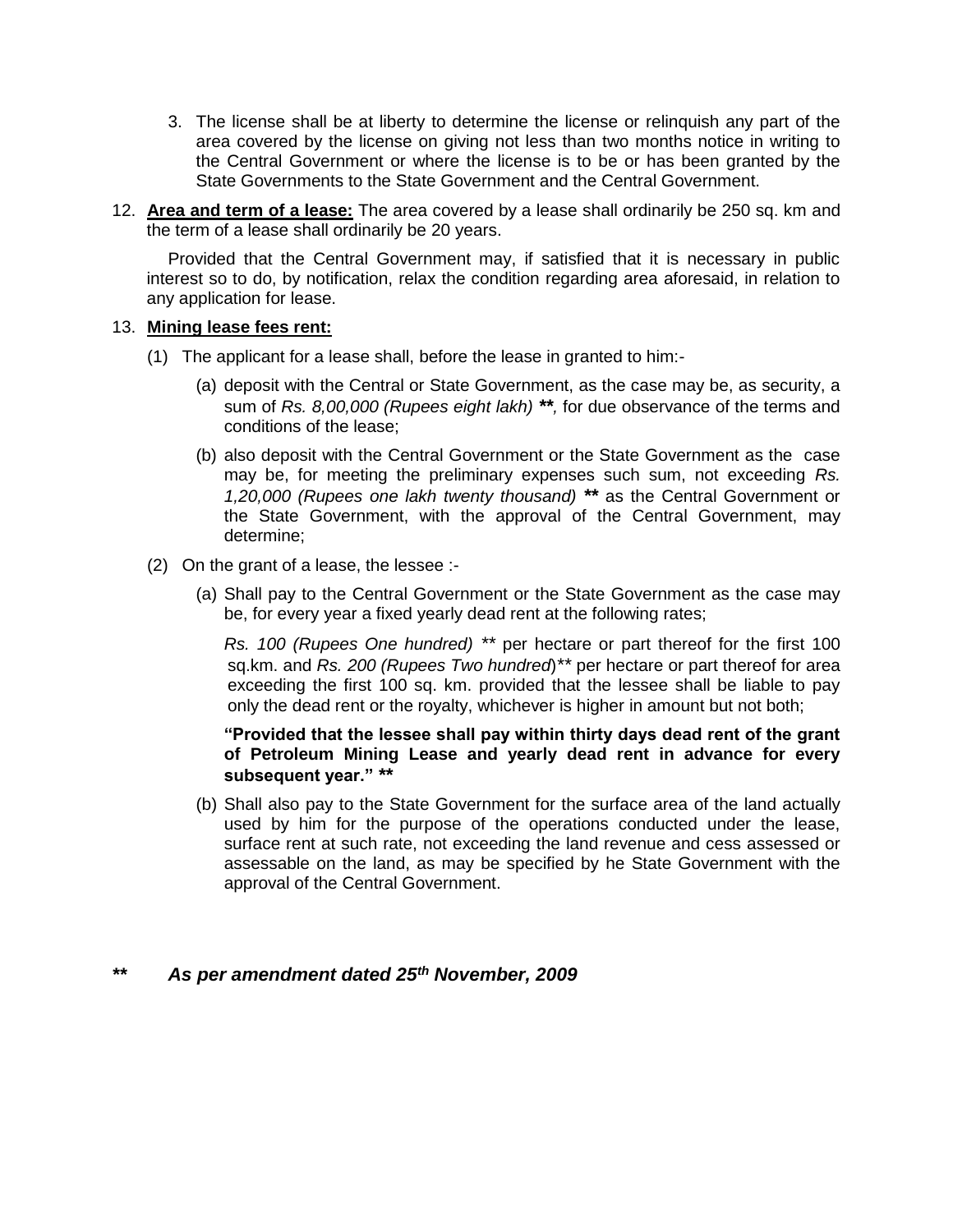#### 14. **Royalty on petroleum and furnishing of returns and particulars:**

- (1) (a) Notwithstanding anything in any agreement, a lessee shall
	- (i) where the lease has been granted by the Central Government pay to that Government;
	- *(ii) "a royalty in respect of any mineral oil mined, quarried, excavated or collected by him from the leased area at the rate specified in schedule of the Act from time to time. The royalty shall be payable on monthly basis, as may be provided for in the lease and shall be paid by the last day of the month succeeding the period in respect of which it is payable." \**

Provided that the Central Government or, as the case may be the State Government with the approval of the Central Government may direct that such royalty be paid in petroleum and natural gas;

Provided further that royalty shall not be payable in respect of any crude oil, casing head condensate, natural gas, "coal bed methane or gas obtained from gas hydrate" which is unavoidably lost or is returned to the reservoir or is used for drilling or other operations relating to the production of petroleum or natural gas or both.

- (b) Every lessee shall pay to the State Government where the lease has been granted by that Government, royalty for the period of lease before the first November, 1962 at the rate specified in the lease deed.
- (2) The lessee shall, within the first seven days of every month or within such further time as the Central Government or the State Government, as the case may be, may allow, furnish or cause to be furnished to the Central Government or the State Government as the case may be a full and proper return showing the quantity of all crude oil, casing head condensate and natural gas obtained during the preceeding month from mining operations conducted pursuant to the lease. The monthly return required to be furnished shall be, as nearly as may be, in the form specified in the schedule annexed to these rules.
- (3) If the Central Government or the State Government as the case may be, is not satisfied with any return furnished in accordance with sub-rules (2), it may require the person furnishing the same to furnish and particulars as it may demand with respect to the crude oil, casing head condensate or natural gas obtained as aforesaid, and may appoint an officer in this behalf to make all necessary enquiries in relation to such crude oil, casing head condensate or natural gas. The officer so appointed may make all such enquiries and may require the lessee or the manger or person acting as manger or secretary of such lessee to produce for his inspection at the office of such lessee, any books accounts, documents, writings papers or instruments in his possession or under his control which such officer may consider necessary to enable him to ascertain the quantity of the crude oil, casing head condensate & natural gas obtained as aforesaid and may copies of any entries or matters contained in such books, accounts, documents, writings, papers, or instruments and upon completion of such enquiries such officer shall report thereon to the Central Government or the State Government, as the case may be.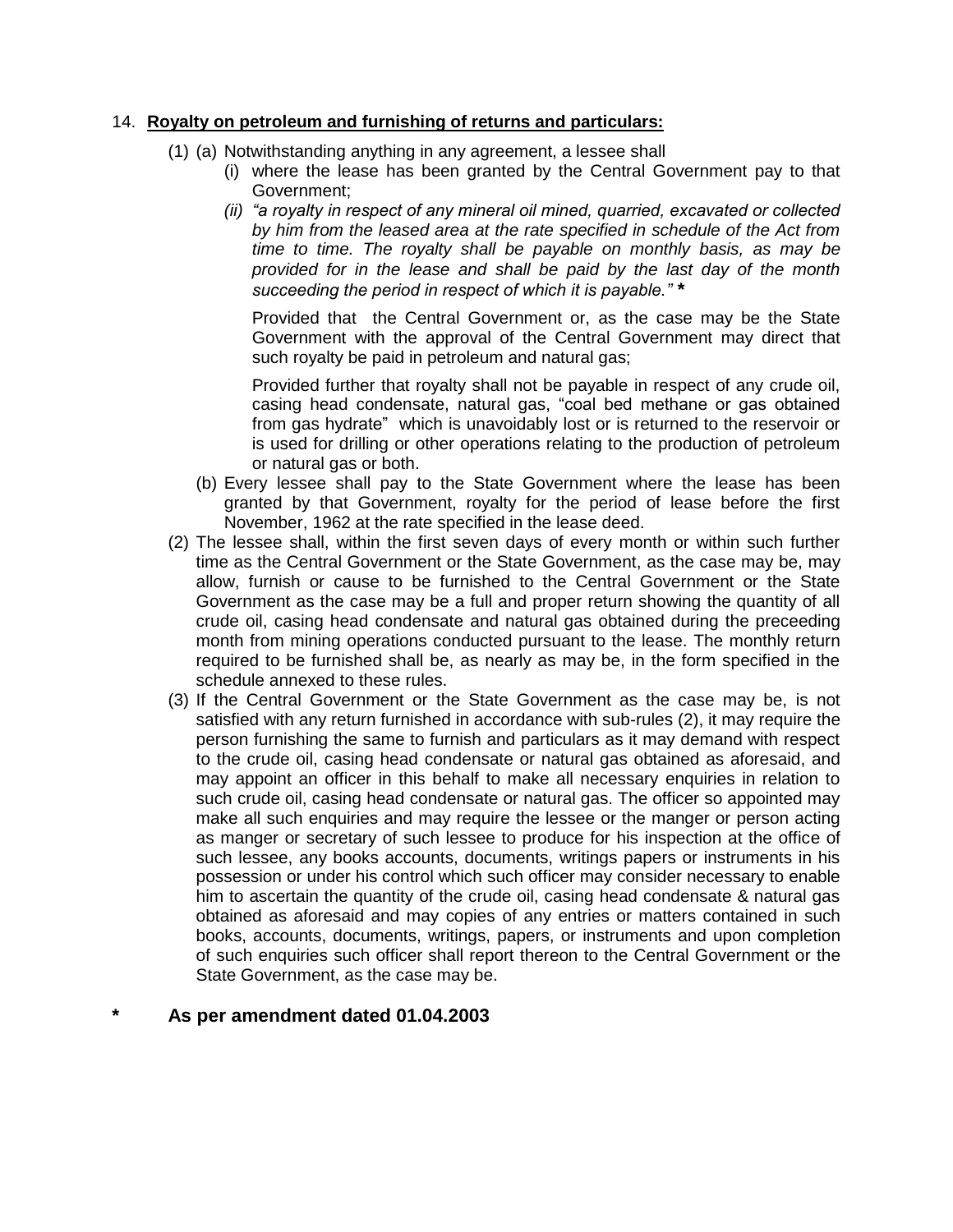On receipt of such report, the State Government, if it is of the opinion that the quantity of any crude oil casing head condensate or natural gas declared in the return furnished in accordance with this rule is too low, may determine the quantity of such crude oil, casing head condensate or natural gas and royalty shall be paid on the quantity so assessed.

(4) Every officer in the Central or State Government service shall preserve and aid in preserving secrecy with regard to the contents of any return made under this rule which have come to his knowledge in his official capacity and shall not communicate such matter to any other person unless required in the performance of his official duties or under the authority of a court of competent jurisdiction.

#### 15. **Surveys:**

If at the time of the grant or at any time during the term of the lease, the State Government is of the opinion that survey or re-survey of the land covered by such lease or any part of such land is necessary, such land or part thereof shall be surveyed by a qualified surveyor and the lessee shall within the period specified by the State Government pay to the State Government of such survey or re-survey *"a fee of Rs. 10,000/- (Rupees ten thousand) or" \** such fee as the State Government may with the approval of the Central Government, determine.

### Chapter IV Other Provisions relating to License and Leases

16. **Identification of areas:** Within three months from the date referred to in rule 9, the licensee or the lessee shall display notices at all conspicuous points on the area covered by the license or the lease so as to indicate its boundaries and shall thereafter during the term of such license or lease maintain such notices to the satisfaction of the State Government.

#### 17. **Transfer or Assignment:**

(1) The licensee or the lessee shall not assign or transfer his right, title and interest in respect of the license or the lease or in respect of the land or mineral underlying the ocean within the territorial water or the continental shelf of India covered by such license or lease granted by the Central Government, without the consent in writing of the Central Government and in the case of land covered by a license or lease granted by the State Government, without the consent in writing of the Central Government being first obtained through the State Government.

*"provided that in case where a Contract has been singed between the licensee/lessee and the Central Government, the transfer or the assignment, as the case may be, shall be governed by the terms and conditions of the Contract, and will be effected in the manner laid down in such Contract." \**

*(2) Upon receipt of the consent of the Central Government referred to in sub-rule (1) the license or lease as the case may be, shall be issued in name of the transferee or the assignee, severally or jointly, to the extent of transfer or the assignment, with effect from the date from which such transfer or assignment is made effective." \**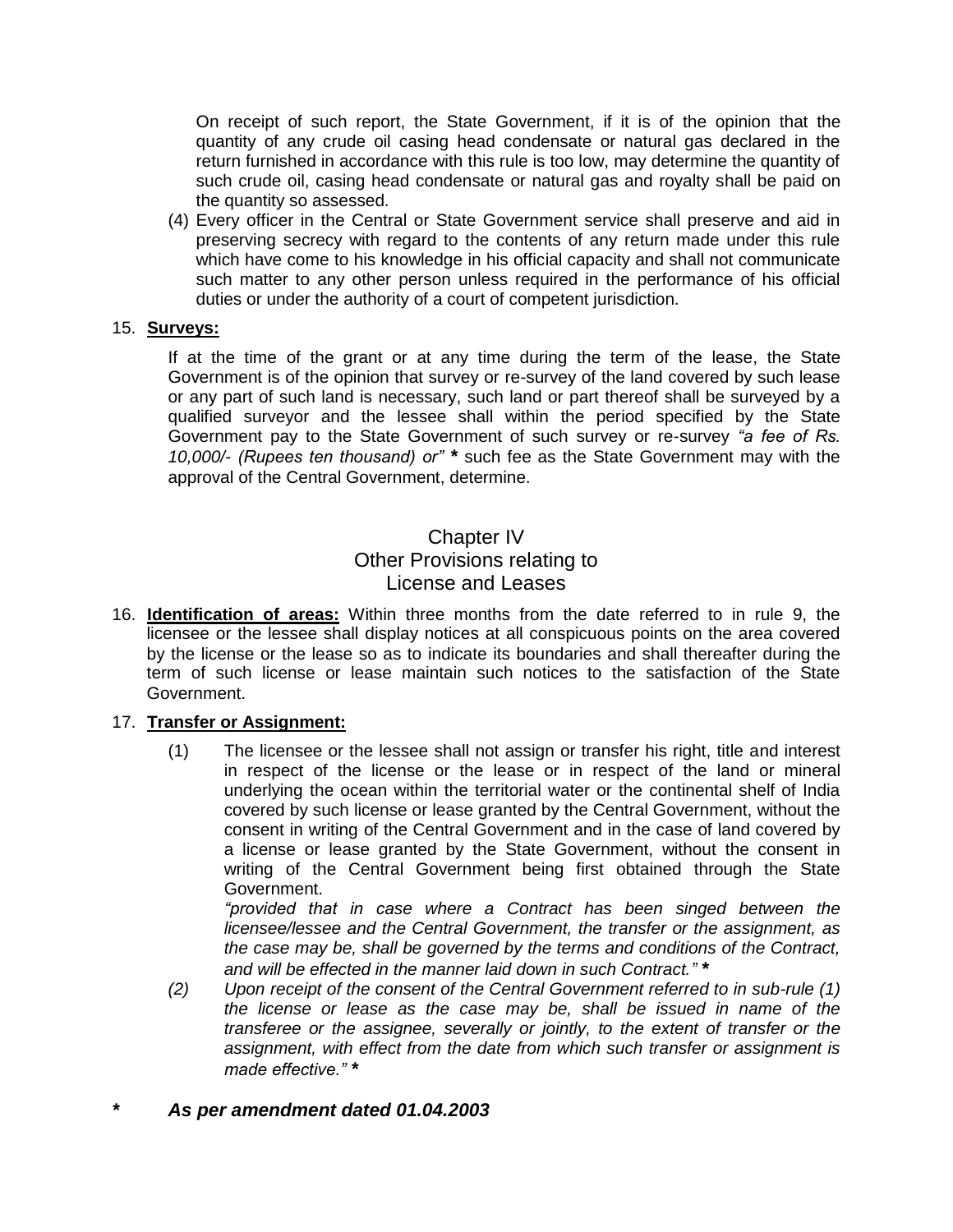#### 18. **Pre-emption:**

- (1) In the case of the national emergency in respect of petroleum the Central Government shall, at all times, during such emergency, have the right of preemption of the refined petroleum or petroleum products produced from the crude oil or natural gas where the lessee is permitted to sell, export or dispose of it without its being refined within India; provided that the fair market price prevailing at the time to preemption shall be paid to the lessee by the Central Government, for the petroleum or petroleum products or the crude oil or natural gas taken in pre-emption.
- (2) The Central Government shall be the sole judge as to what constitutes a national emergency in respect of petroleum, and its decision in this respect shall be final.

#### 19. **General Provision: The licensee or the lessee shall:-**

- (a) maintain in good repair and conditions all apparatus, appliances and wells capable of producing petroleum on the area covered by the license or the lease.
- (b) Execute all prospecting or mining operations on such area in a proper and workman like manner in accordance with such methods and practice as are customarily used in modern oilfield practice and abide by all instructions, directions and orders that may be given pursuant to any rules under Chapter IV, and
- (c) Upon the determination of the license or the lease or upon the relinquishment of any area covered by it shall furnish to the Central Government where a license or lease is granted by that Government, and to the Central Government through the State Government where license or lease is granted by the State Government confidentially complete records of all the data such as surface geological maps and sections, magnetic and gravity measurements and anomaly maps, seismic profiles, sections and structure contour maps, electrical and telluric current survey data, and other information which have a direct or indirect bearing on the petroleum and mineral possibilities in the area, collected by the licensee or the lessee or his agents or contractors.

#### *19A Recovery of helium from natural gas –*

*(1) Nothing contained in these rules or the terms of a license or a lease or a contract will give right to a licensee or a lessee to use, sell or otherwise dispose of Helium which may be produced with natural gas and the licensee/lessee shall dispose of such helium in accordance with such directions as may be issued in this behalf by the Central Government or by an officer or an agency duly authorized for this purpose by the Central Government.*

*(2) If the Central Government desires to extract Helium from natural gas, the licensee/lessee, in order to enable the Government to install and operate equipment and*  facilities for carrying out helium recovery operations, shall make available to the Central *Government or its nominee the area and utilities required for such operations and in such a case the licensee/lessee shall be entitled for compensation based on the internal company accounting practices to be mutually agreed between the licensee/lessee and the Central Government/its nominee." \**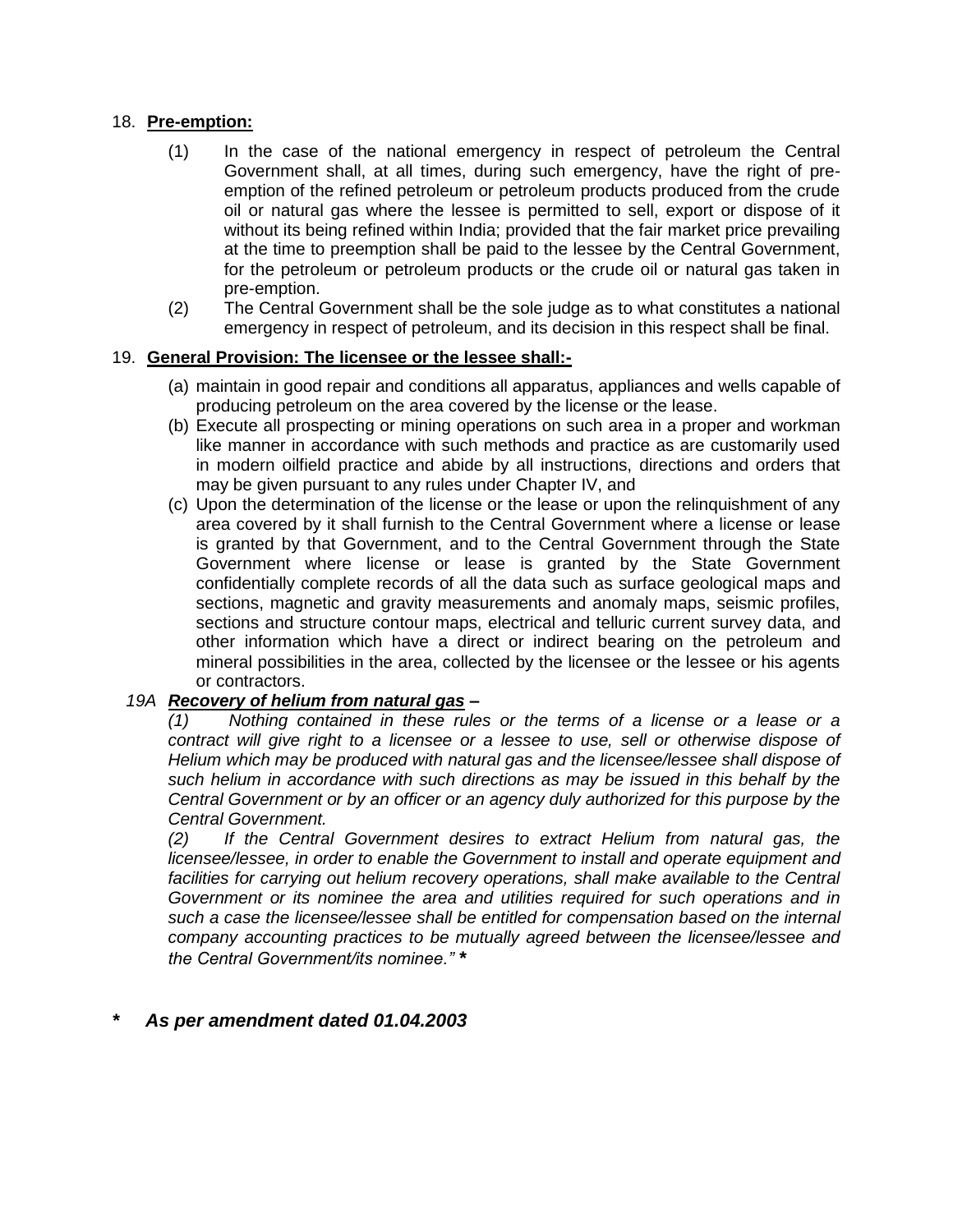## Chapter V Suspension and Cancellation

#### 20. **Suspension of conditions of license or lease :**

- (1) Upon written application being made by the licensee or the lessee, or where are two or more of them, by not less than one-half of their number, the Central Government where the license or the lease has been granted by it, or the State Government with the prior approval of the Central Government where the license or the lease has been granted by the State Government may, from time to time, if it considers that adequate reasons have been furnished, authorize for periods not on any occasions exceeding six months, suspension of any or all of the terms, covenants or conditions relating to the working of the *area\*\** covered by the license or the lease.
- (2) The Central Government or the State Government, as the case may be may, if it authorizes suspension as aforesaid, impose such conditions as it may think fit for the protections of any bore-holes, equipment or works in such *area\**, or for the protection of any petroleum deposits, water or minerals in such *area\** or in any adjacent *area\**, or for any other purpose whatsoever and the licensee or the lessee shall comply with such conditions as if they are incorporated in the license or the lease.

#### 21. **Cancellation of licenses and leases:**

- (1) If the licensee or the lessee or his executor, administrator or assignee at any time during the term of the license or the lease :-
	- (a) fails to fulfil, or contravenes, any of the terms, covenants and conditions contained therein, or
	- (b) fails to use the *area\** covered by it bonafide for the purposes for which it has been granted, or
	- (c) uses such *area\** for a purpose other than that for which it has been granted,

the Central Government or as the case may be, the State Government with the prior approval of the Central Government, may where it is satisfied that the failure, contraventions or use is such as cannot be remedied, on giving thirty day's notice to such person and after considering the representation, if any, made by him fore fit the whole or any part of the security deposit made under rule  $11(1)$  or rule  $13(1)(a)$  and may cancel the license or the lease. Such cancellation shall be published in the Official Gazette and shall take effect from the date of such publication. If the failure contravention or use is considered to be of a remediable nature, the Central Government or the State Government, as the case may be shall give notice to such person requiring him to remedy the same within sixty days form the date of receipt of the notice and informing him that the penalty as aforesaid may be imposed if such remedy is not provided within such period. The State Government may after considering the representation, if any, made by such person, impose the penalty aforesaid if such person fails to do such, remedy within such period.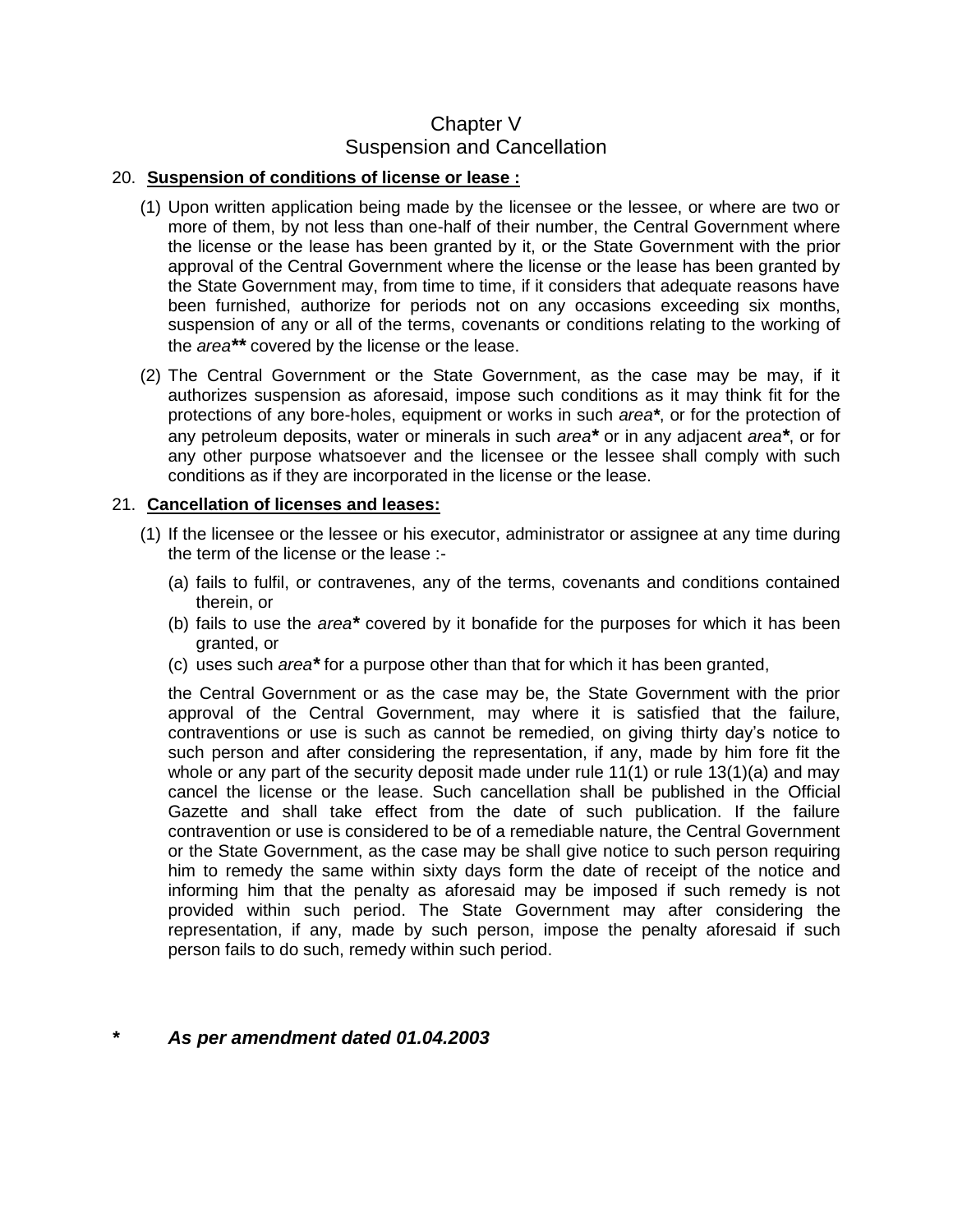Provided that the failure on the part of such a person to fulfill any of the terms, covenants and conditions of the license or lease shall not give the State Government any power to impose the penalty as aforesaid in so far as such failure arises from the force majeure and if through force-majeure the fulfillment of any of the terms, covenants and conditions of the license or the lease is delayed, the period of such delay shall be added to the period fixed by the license of the lease for the performance of any act. "Force majeure" includes an act of God, war, insurrection, riot, civil commotion, tide, storm , tidal wave, flood, lightning, explosion, fire, earthquake and any other happening which the licensee or the lessee could not reasonably prevent or control.

- (2) A license or a lease may be cancelled either wholly or part by the Central Government where such license or lease has been granted by it and by the State Government after the approval of the Central Government, where such license or the lease has been granted by it, upon the written request of the licensee or lessee or where there are two to more of them, of not less than one-half of their number, and such cancellation shall be published in the Official Gazette and shall take effect from the date of such publication. Provided that in the case of a request for cancellation in part of a license or a lease, if the State Government is of the opinion that survey or resurvey is necessary, such survey or re-survey shall be carried out by mining surveyor, and licensee or the lessee shall within the period specified by the State Government pay to the State Government for such survey or re-survey such fee as the Government determine.
- (3) If during the term of a license or a lease any part of the land covered by it is required for any public purpose, the Central Government or as the case may be the State Government after approval of the Central Government, may upon one month's notice and after considering the representation, if any, made by the person concerned cancel such license or lease in so far as it relates to the said part of the land subject to such restrictions and conditions as if may impose, and such cancellation shall be published in the Official Gazette and shall take effect from the date or such publication.
- *(4) "Where the Central Government has entered into an agreement with the licensee, license and lease as the case may be shall automatically stand cancelled upon the expire or termination of such contract." \**

#### *22. Delivery or premises upon determination of license or lease;*

*(1) upon determination or cancellation or relinquishment in part or in full of a license, the licensee shall deliver the area released on account of the determination or cancellation or relinquishment after restoring it in good order and condition in accordance with international practices with six months from the date of such determination or cancellation or relinquishment, or within such further time as the Central Government or State Government, as the case may be, may allow.\**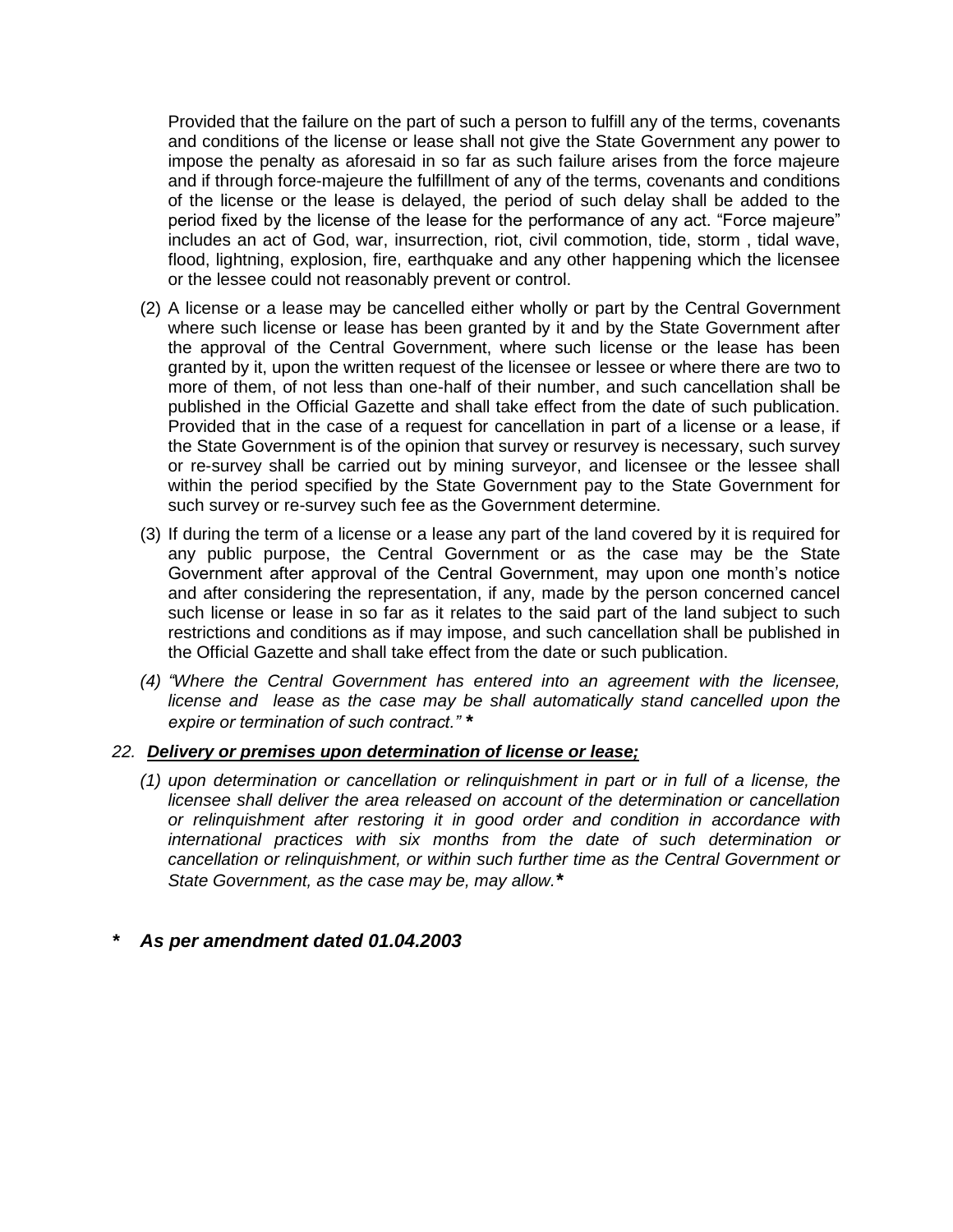- *(2) In the event of lessee opting not to continue mining operations and opts to relinquish the*  leased area in part or in full, or a lease is to be determined, the lessee shall deliver up *the area released by such relinquishment or determination of lease after restoring it in good order and condition in accordance with the abandonment plan approved by the Central Government. However, lessee shall have to give prior written notice of at least one year before the date of intended relinquishment or determination as the case may be, to the Central Government along with an abandonment plan incorporating all actions and steps necessary to restore the area in accordance with international practices, for approval of the Central Government. \**
- *(3) Upon cancellation of a mining lease under these rules, the lessee shall deliver up the area covered by such lease after restoring it in good order and condition in accordance*  with an abandonment plan, prepared in accordance with established international *practices and approved by the Central Government.\**
- *(4) Upon determination or cancellation or relinquishment of a license or a lease, the holder of such license or lease, as the case may be, shall take all necessary steps to prevent consequent hazards to human life, property, environment, marine resources or navigation, to the satisfaction of the Central Government or the State Government as the case may be. \**
- *(5) The licensee or lessee after determination, cancellation or relinquishment of his license or lease shall immediately remove and dispose of any petroleum, all stores, equipment, tools, machinery from such area.+*
- *(6) If such petroleum, stores, equipment, tools, machinery and improvements are not removed or disposed off and the area restored to good order and condition within six months prior to the determination, relinquishment or cancellation of the license or lease, the Central Government or the State Government as the case may be, shall proceed with the removal and disposal of such petroleum, stores, equipment, tools, machinery and restore the area at the risk and cost of the licensee or lessee. \**
- *(7) The net proceeds of such sale shall be held by the Central Government, or the State Government, as the case may be, until applied for and obtained by the licensee or the lessee". \**

#### 23. **Fee, etc. payable by due date:-**

- (1) All license fees, lease royalties and other payments under these rules shall, if not paid to the Central Government or the State Government as the case may be within the time specified for such payment, be increased by *"a penal rate of 200 (two hundred) basis points over the prime lending rate of State Bank of India for the delayed period."\**
- (2) Subject to these rules, if any license fee, lease fee, royalty or other payment due in respect of a license or lease is in arrears for more than three months, the Central Government or, as the case may be, the State Government with the prior approval of the Central Government, may cancel such license or lease and shall take effect from the date or such publication.

### *\* As per amendment dated 01.04.2003*

*+ As per amendment dated 01.04.2003 and subsequent amendment dated 16.12.2004*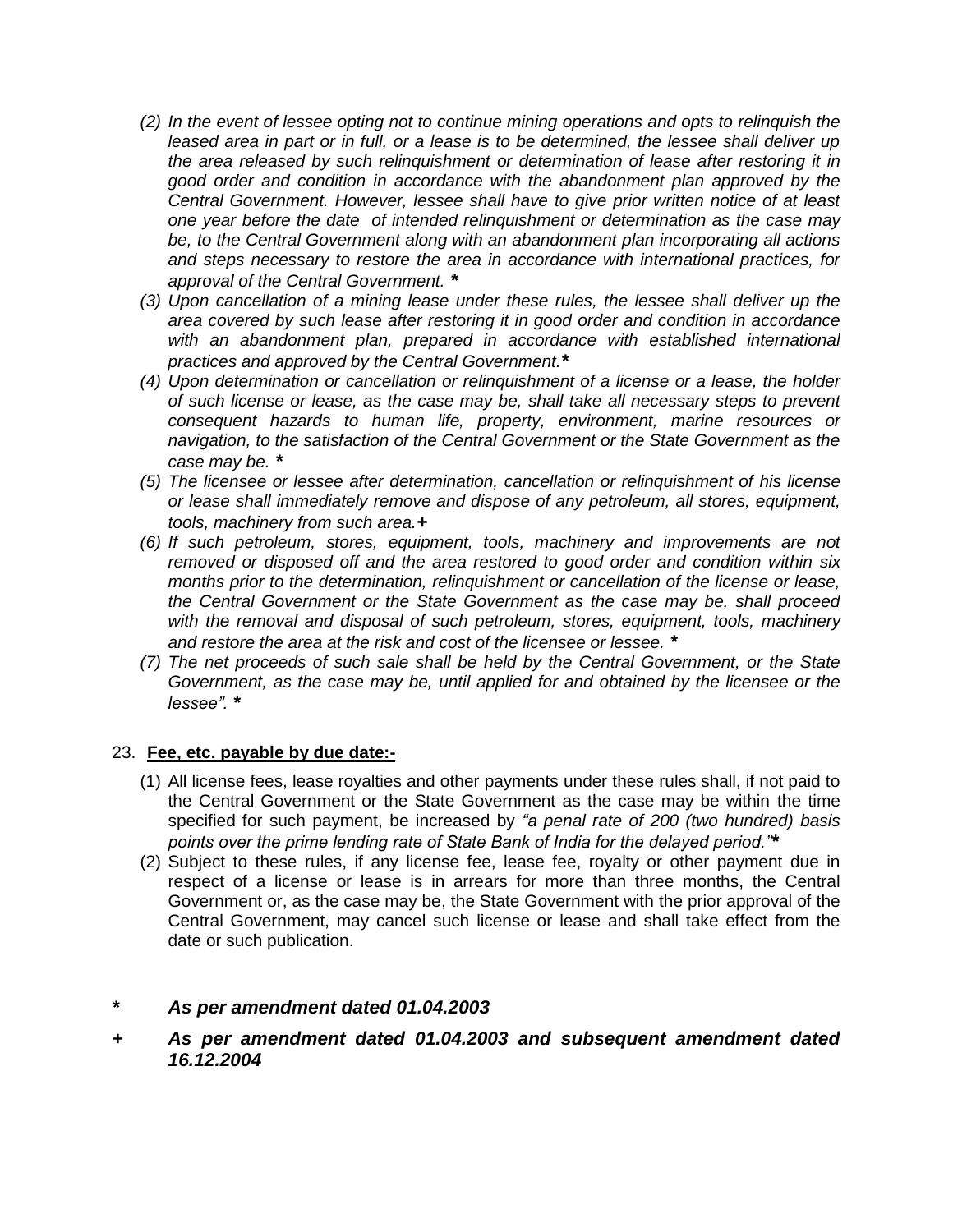## Chapter VI Conservation and Development

#### 24. **Preservation of cores and samples for examination etc.**

- (1) Every licensee or lessee shall
	- (a) so far as is reasonably practicable collect, label and preserve for reference for a period of at least twelve months all bore cores and characteristic samples of the strata encountered in all bore-hole on the *area*\* covered by the license or the lease and samples of any petroleum or water discovered in any bore-hole on such *area\**, and
	- (b) furnish to the Central Government detailed reports of all examinations made of such cores and samples.
- (2) Cores and samples preserved as aforesaid shall at all times be made available for examination to the agent authorized by the Central Government and may be taken for the purpose of analysis or other examination but no information obtained of a result of such analysis or examination shall be published without the consent of the licensee or the lessee unless the Central Government deems fit to direct otherwise.
- 25. **Direction to prevent waste :** The lessee shall comply with such directions as the Central Government where the lease has been granted by that Government, or where the lease has been granted by the State Government, as the Central Government, or the State Government with the prior consent of the Central Government, may issue restricting the use of petroleum or *oil or gas or coal bed methane or gas hydrate\** for any purpose which the Central Government or the State Government may consider to be uneconomical or conducive to waste.
- 26. **Spacing of wells:** The Central Government may issue instructions for
	- (a) The spacing of oil wells; and
	- (b) The spacing of gas wells.

Provided that no such well shall be drilled at any point, within a minimum distance, to be prescribed by the Central Government, of any railway, pipeline or other right of way, surveyed road, dwellings, industrial plant, air-craft runway, buildings used for military or public purposes, or within three kilometers of any mine, whether active or abandoned, unless the special permission of the Central Government is obtained in advance.

27. **Restriction of production :** The Central Government may in the interests of conservation of mineral oils by general or special order, restrict the amount of petroleum *or oil or gas or coal bed methane or gas from gas hydrate\** that may be produced by a lessee in a particular field.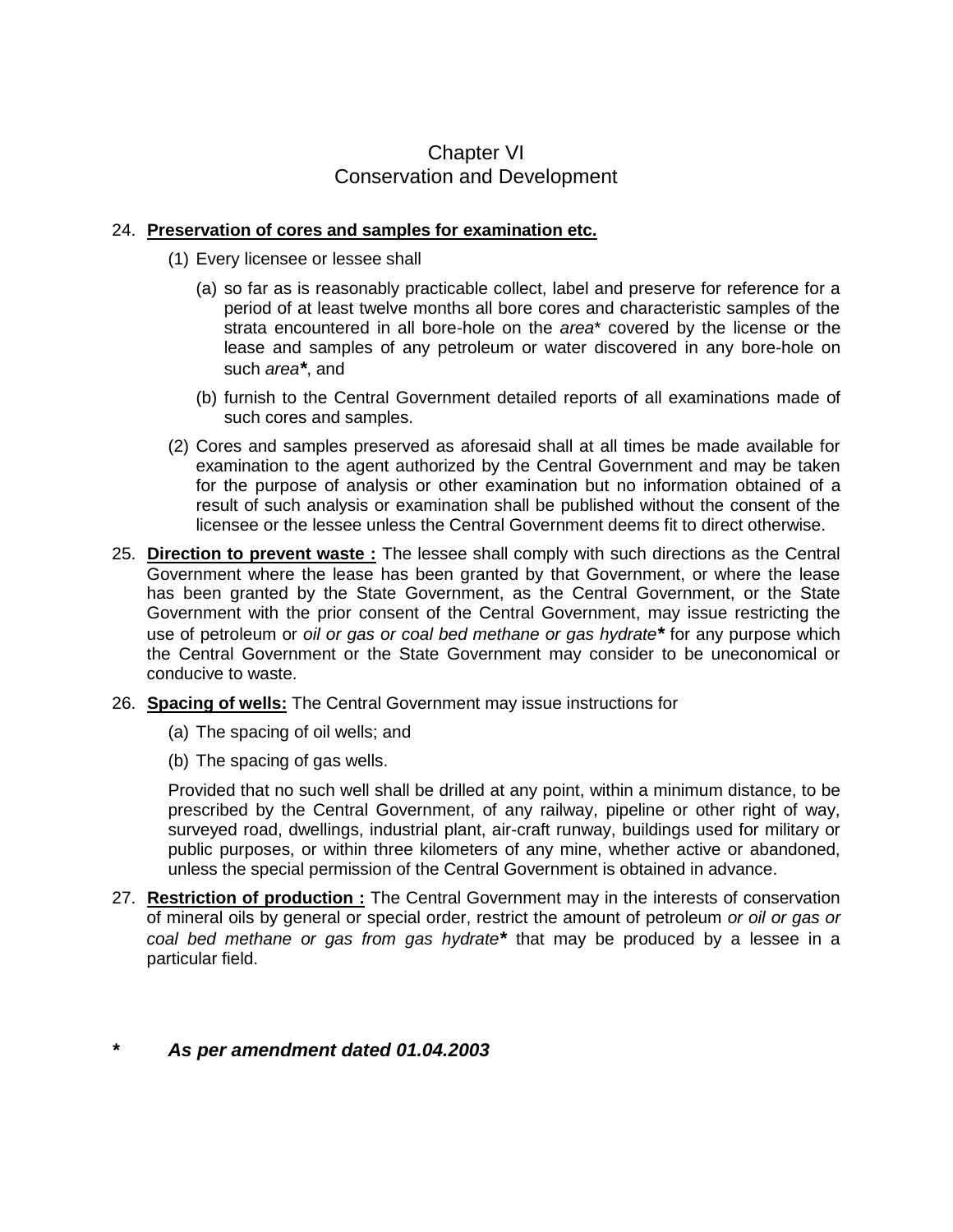#### 28. **Regulation of operations:**

- (1) The Central Government may by notification in the Official Gazette prescribe conditions to regulate the conduct of *operations by a* lessee *or licensee\** in a field or area where it has reason to believe that the petroleum deposit extends beyond the *boundary of the leased or licensed\** area into areas worked *by* other lessees *or licensee or into areas not covered by any license or lease\** and may require the lessee *or licensee\** to undertake any operation or prohibit any operation or permit it to be undertaken subject to such conditions as it may deem fit.
- (2) Any order under rules 27 or notification issued by the Central Government under subrule (1) of this rule shall be deemed to be a condition of the lease.

#### 29. **Control of operations to prevent escape of petroleum or access of water:**

#### The Central Government may after reasonable notice to the lessee:-

- (a) assume control of the operation of an oil well or gas well and adopt such means as may appear to it necessary or expedient to prevent the escape of petroleum or water from the well, if the lessee fails to do so or appears unable to do so.
- *(b)* Assume control of the operations of an oil well or gas well and adopt such means as may appear to it necessary or expedient to prevent the access of water to such well; or to the petroleum bearing or *oil bearing or to both or gas bearing or coal bed methane bearing or gas hydrate bearing strata. \**
- (c) For the above purposes appoint such agents as may be deemed necessary and authorize them to enter upon the premises and perform the work and for this purpose to take possession of and use any drilling rig, derrick, tolls, machinery and other appliances or materials necessary for the performance of the work which may be upon the location or which may be in the possession or control of the lessee; and
- (d) Recover from the lessee all the costs and expenses incurred in the performance of the operations so undertaken by the Central Government.
- 30. **Suspension etc. of operation :** No licensee or lessee shall:-
	- (i) suspend normal drilling;
	- (ii) suspend normal producing operations;
	- (iii) abandon an oil well or gas well;
	- (iv) re-condition such a well;
	- (v) resume drilling operations after a previous completion, suspension or abandonment of such a well; or
	- (vi) resume producing operations after a previous suspension without priority giving to the Central Government at least of fortnight's notice of any or all of the aforesaid actions, provided that, if normal drilling or normal producing operations have to be suspended immediately due to any unforeseen reason, notice thereof shall be given to the Central Government within twenty four hours of such suspension *under intimation to the State Government\**.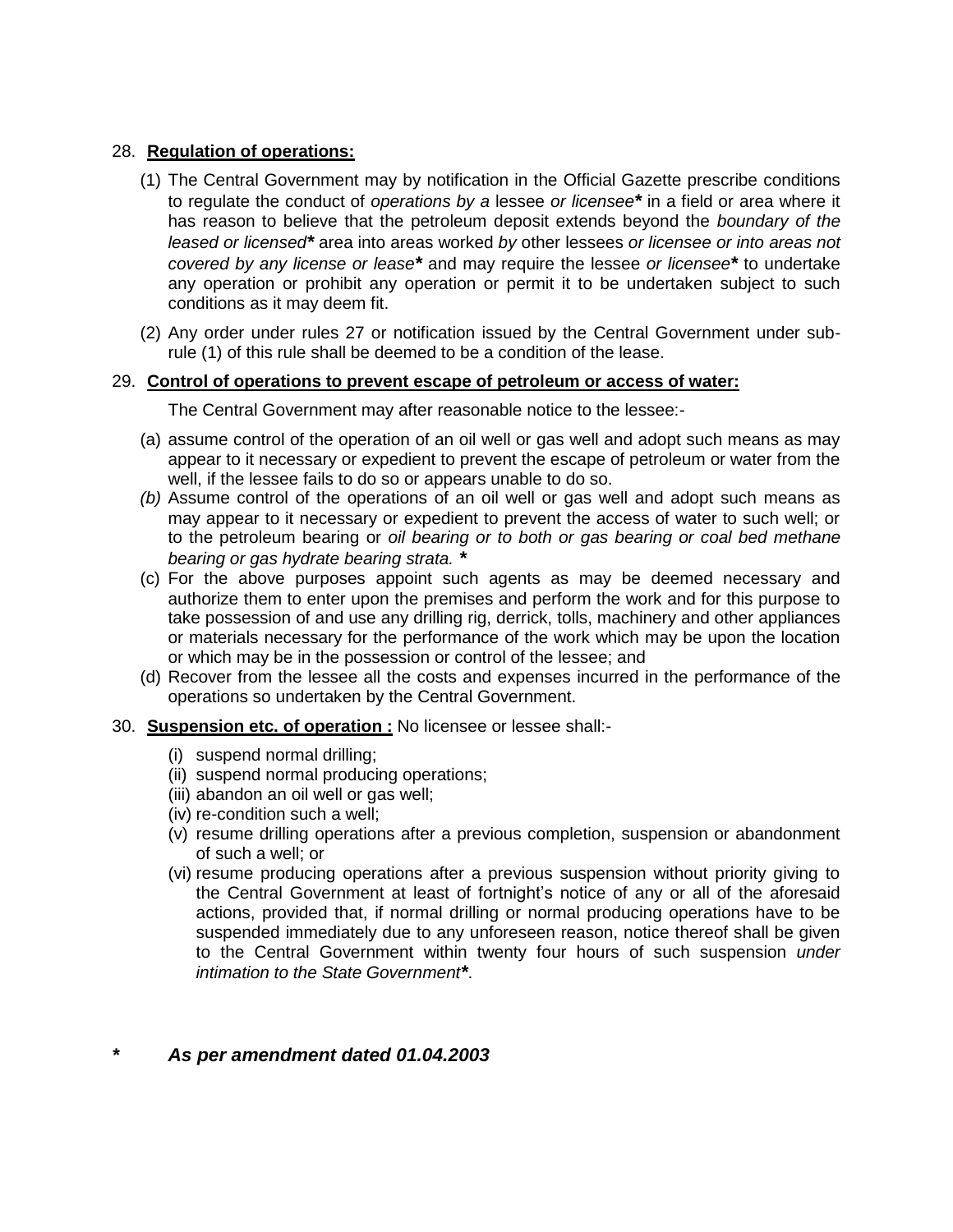#### 31. **Shutting down of wells :-**

- (1) If the Central Government is satisfied after holding an enquiry that an oil well or gas well is being operated is such a way that any provision of these rules or any order of the Central Government pursuant to these rules has been or is being contravened, the Central Government may order that, on and after a date to be fixed by the order, no production is to be permitted from the well and that it is to be shut down and kept shut down until such time as the Central Government may specify.
- (2) If, in the opinion of the Central Government, waste, damage to property, or pollution can thereby be prevented, the Central Government may order the well to be shut down pending an enquiry under sub-rule (1), which enquiry shall be held within fifteen days of the making of such order.

#### 32. **Agency of supervision :**

- (1) For the purpose of ascertaining whether the provision contained in rule 24 to 28 and 30 and any orders, instructions and direction issued there under have been or are being complied with by the licensee or the lessee and whether the prospection or mining operations are being carried on by him is accordance with these rules, the Central Government may, by notification in the Official Gazette, constitute a suitable agency consisting of such number of persons as the Central Government thinks fit.
- (2) It shall be the duty of such agency for the purpose aforesaid to supervise from time to time any oil well or gas well, or any drilled hole or information well in the process of drilling and submit its report to the Central Government accordingly.
- (3) The agency may, in order to carry out its functions under these rules, depute any person authorized by it in this behalf to enter into and inspect any oil well or gas well, or any drilled hole or information well in the process of drilling.

#### **32-A. Penalties :**

- (1) If the holder of Petroleum Exploration License or Mining Lease or his transferee or assignee fails, without sufficient cause, to furnish the information or returns or acts in any manner in contravention of sub-rule(2) of rule 14, rule 19*, rule 21\** and rule 24, or to allow any authorized person as provided in Rule 32 to enter into and inspect any oil well or gas well or any drilled hole or information well in the process of drilling, he shall be punishable with imprisonment for a term which may extend to six months or with fine which may extend to one thousand rupees or with both.
- (2) Whoever, after having been convicted of any offence referred to in sub rule (1), continues to commit such offence shall be punishable for each day after the date of the first conviction during which he continues so to offend, with fine which may extend to one hundred rupees.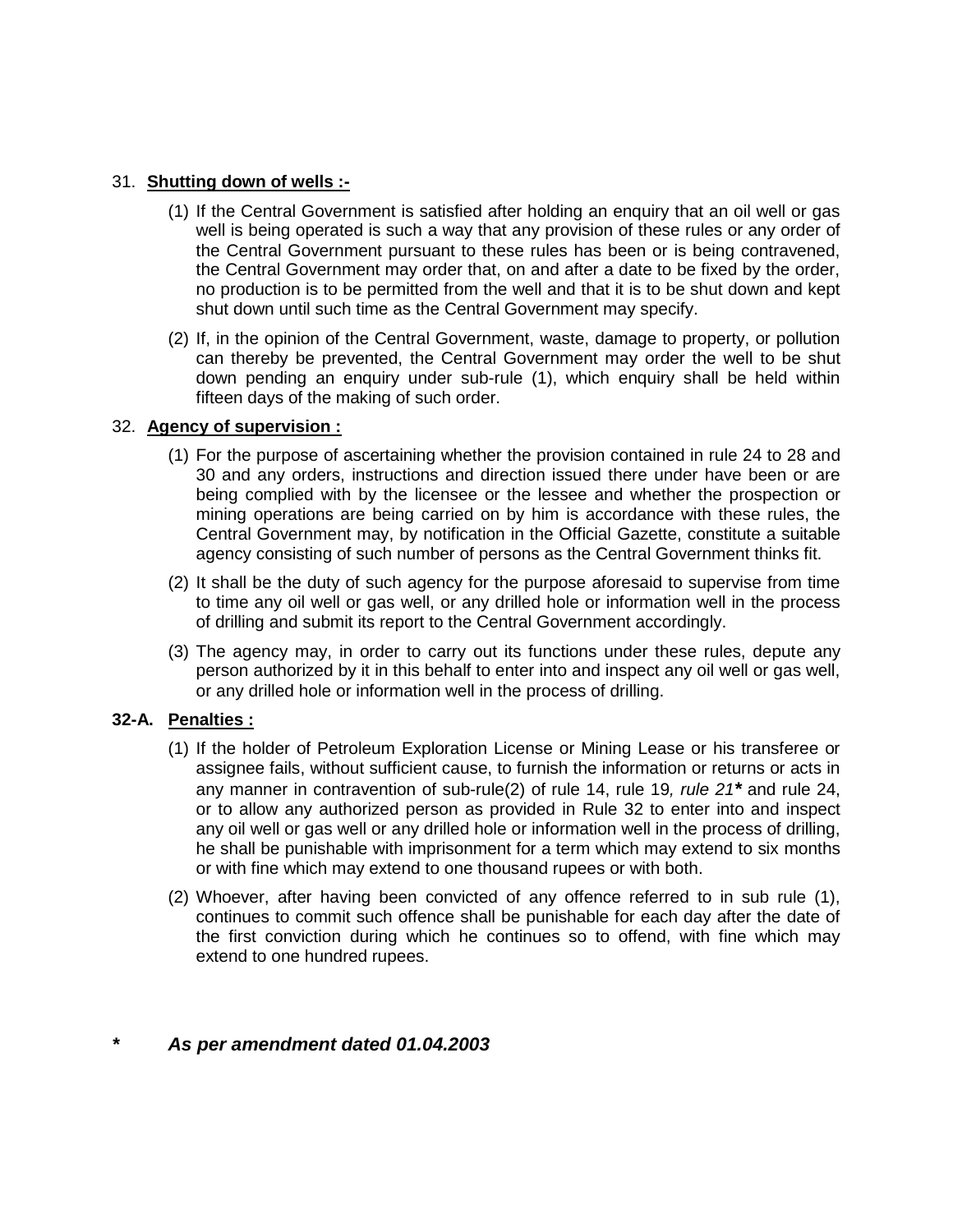## Chapter VII **Miscellaneous**

33. **Arbitration of disputes** : Every license or lease shall be subject to the following terms, namely :-

Any dispute (including a dispute regarding the market price referred to in rule 18) between the Government and the licensee or the lessee regarding:-

- (a) Any right claimed by the licensee or the lessee under the license or lease, or
- (b) Any breach alleged to have been committed by the licensee or lessee or any of the term, covenants of the license or lease, or any penalty proposed to be inflicted thereof; or
- (c) The fees, royalty or rents payable under the license or the lease, or
- (d) Any other matter or thing connected with the license or the lease

*"shall be settled through arbitration and conciliation proceedings under the provisions of Arbitration and Conciliation Act, 1996 and the rules made there under as are applicable to such proceedings\*."*

- 34. **Saving or existing licenses and Leases :** Notwithstanding the supersession of Petroleum Concession Rules, 1949, all licenses and leases granted thereunder, which are still in force on the commencement of these rules, shall subject to the provisions contained in sub-rule 1 (a) of Rule 14, continue to be a force, and such supersession shall not affect :-
	- (i) any right, privilege, obligation or liability acquired, accrued or incurred under the said Petroleum Concession Rule, 1949, or
	- (ii) any penalty, forfeiture or punishment incurred in respect of any contravention of the provisions of the said Petroleum Concession Rule, 1949, or the said licenses and leases.

Provided that any such license or lease may be modified by mutual agreement between the Central Government and the licensee and the lessee, where such license or leases has been granted by the Central Government, or between the State Government and the licensee or the lessee, with the approval of the Central Government where such license and lease has been granted by the State Government.

#### *35. Power to exempt from operation of certain rules\*:*

- *(i) The Central Government may grant exemption under Section 12 of the said Act, subject to specified conditions to a licensee or lessee from the provisions of Rule 6(i) and (ii), Rule 11 sub-rules (1) and (2) or Rule 13, where it is in the public interest to do so\*.*
- *(ii) The Central Government, may consult the State Government in the matter of granting exemptions in respect of on land areas under sub-rule (i) \*.*
- *\* As per amendment dated 01.04.2003*